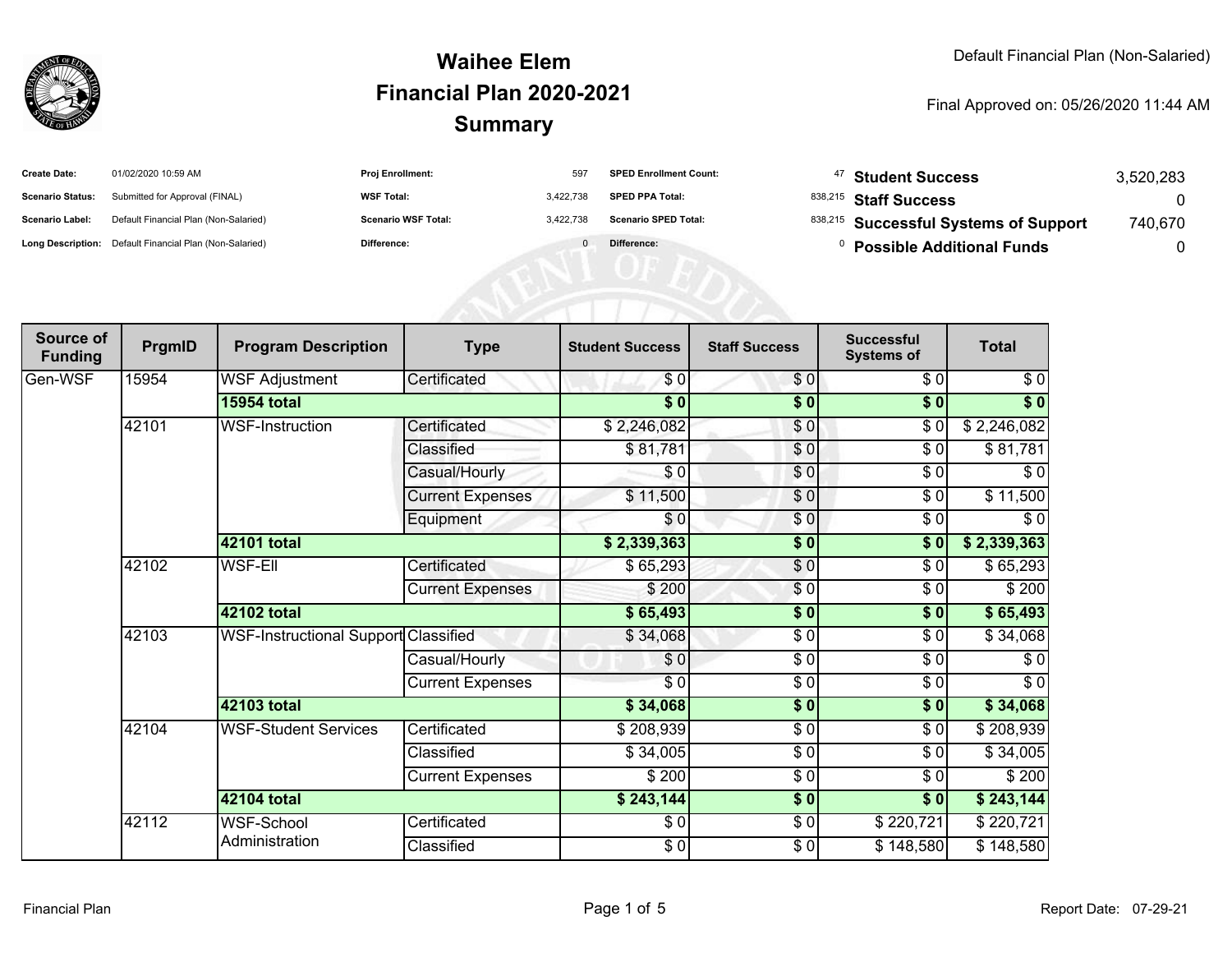

| Source of<br><b>Funding</b> | PrgmID             | <b>Program Description</b>                     | <b>Type</b>              | <b>Student Success</b> | <b>Staff Success</b> | <b>Successful</b><br><b>Systems of</b> | <b>Total</b>     |                  |
|-----------------------------|--------------------|------------------------------------------------|--------------------------|------------------------|----------------------|----------------------------------------|------------------|------------------|
| Gen-WSF                     | 42112              | <b>WSF-School</b><br>Administration            | <b>Current Expenses</b>  | $\sqrt{6}$             | $\sqrt{6}$           | \$20,912                               | \$20,912         |                  |
|                             |                    | <b>42112 total</b>                             |                          | $\overline{\$0}$       | $\overline{\$0}$     | \$390,213                              | \$390,213        |                  |
|                             | 42113              | <b>WSF-School Facility</b><br><b>Services</b>  | Classified               | \$0                    | $\overline{\$0}$     | \$299,117                              | \$299,117        |                  |
|                             |                    |                                                | Casual/Hourly            | $\overline{\$0}$       | $\overline{\$0}$     | $\sqrt{$}39,340$                       | \$39,340         |                  |
|                             |                    |                                                | <b>Current Expenses</b>  | $\overline{\$0}$       | $\overline{\$0}$     | \$12,000                               | \$12,000         |                  |
|                             |                    | 42113 total                                    |                          | $\overline{\$0}$       | $\sqrt{6}$           | \$350,457                              | \$350,457        |                  |
|                             | Gen-WSF            |                                                |                          | \$2,682,068            | $\overline{\$0}$     | \$740,670                              | \$3,422,738      |                  |
| Gen-SPED                    | 17101              | SPED Ppa - Instruction                         | Certificated             | \$587,637              | \$0                  | $\overline{\$0}$                       | \$587,637        |                  |
|                             |                    |                                                | Classified               | \$275,472              | $\overline{\$0}$     | $\overline{\$0}$                       | \$275,472        |                  |
|                             |                    | <b>Current Expenses</b>                        | $-$ \$ 24,894            | $\sqrt{0}$             | $\overline{\$0}$     | $-$ \$ 24,894                          |                  |                  |
|                             |                    | <b>17101 total</b>                             |                          | \$838,215              | $\overline{\$}0$     | $\overline{\$}0$                       | \$838,215        |                  |
|                             | 17131              | <b>Special Education in</b><br>Regular Schools | Certificated             | \$0                    | \$0                  | $\overline{\$0}$                       | \$0              |                  |
|                             |                    |                                                | Classified               | $\overline{\$0}$       | $\overline{\$0}$     | $\overline{\$0}$                       | $\overline{\$0}$ |                  |
|                             |                    | <b>17131 total</b>                             |                          | s <sub>0</sub>         | $\sqrt{6}$           | $\overline{\textbf{50}}$               | $\overline{\$0}$ |                  |
|                             | Gen-SPED           |                                                | \$838,215                | $\overline{\$0}$       | $\overline{\$0}$     | \$838,215                              |                  |                  |
| Gen-Categ                   | 16807              | <b>Hawaiian Studies</b>                        | Casual/Hourly            | \$0                    | \$0                  | $\overline{\$0}$                       | $\overline{\$0}$ |                  |
|                             | <b>16807 total</b> |                                                |                          | $\overline{\$0}$       | $\overline{\$0}$     | $\overline{\$0}$                       | $\overline{\$0}$ |                  |
|                             | Gen-Categ          |                                                |                          |                        | $\overline{\$0}$     | $\overline{\$0}$                       | $\overline{\$0}$ |                  |
| Federal                     | 13051              | Ke Ao-UH FY18                                  | Native Hawaiian Mohala I | Casual/Hourly          | \$0                  | $\overline{\$0}$                       | $\overline{\$0}$ | $\overline{\$0}$ |
|                             |                    |                                                | <b>Current Expenses</b>  | \$0                    | $\overline{\$0}$     | $\overline{\$0}$                       | $\overline{$}0$  |                  |
|                             |                    |                                                | Equipment                | $\overline{\$0}$       | $\overline{\$0}$     | $\overline{\$0}$                       | $\overline{\$0}$ |                  |
|                             |                    | <b>13051 total</b>                             |                          | $\overline{\$0}$       | $\overline{\$0}$     | $\overline{\$0}$                       | $\overline{\$0}$ |                  |
|                             | 18085              | Essa Title III Language<br>Instruction         | Casual/Hourly            | $\overline{\$0}$       | $\overline{\$0}$     | $\overline{\$0}$                       | $\overline{\$0}$ |                  |
|                             |                    |                                                | <b>Current Expenses</b>  | $\overline{\$0}$       | $\overline{\$0}$     | $\overline{\$0}$                       | $\overline{\$0}$ |                  |
|                             |                    | <b>18085 total</b>                             |                          |                        | $\overline{\$}0$     | $\overline{\$0}$                       | $\overline{\$0}$ |                  |
|                             | 18902              | <b>ESEA Title I-Schools</b>                    | Casual/Hourly            | $\overline{\$0}$       | $\overline{$}0$      | $\overline{\$0}$                       | $\overline{$}0$  |                  |
|                             |                    |                                                | <b>Current Expenses</b>  | $\overline{\$0}$       | $\overline{\$0}$     | $\overline{$}0$                        | $\overline{\$0}$ |                  |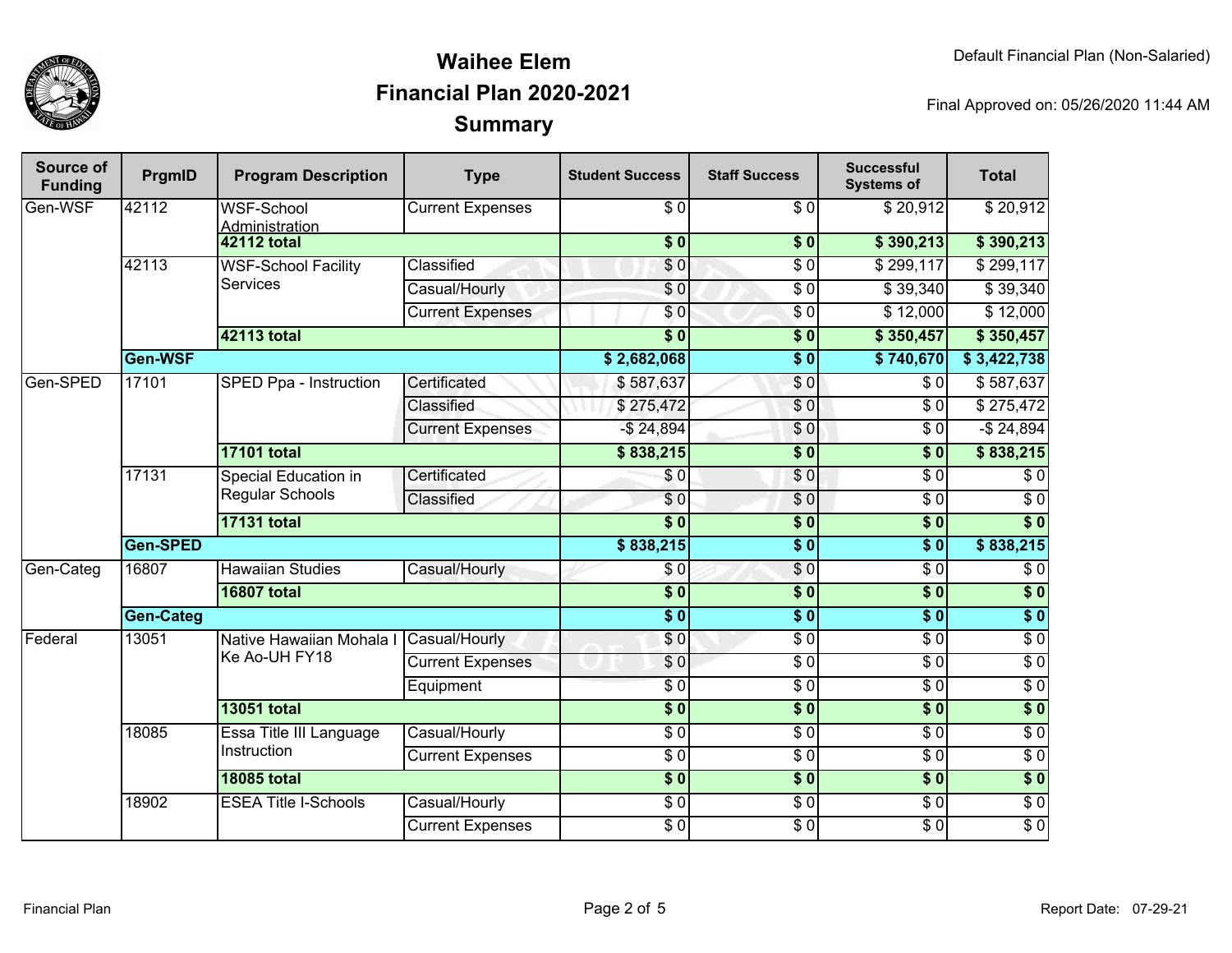

| Source of<br><b>Funding</b> | PrgmID          | <b>Program Description</b>                      | <b>Type</b>             | <b>Student Success</b> | <b>Staff Success</b> | <b>Successful</b><br><b>Systems of</b> | <b>Total</b>     |                  |
|-----------------------------|-----------------|-------------------------------------------------|-------------------------|------------------------|----------------------|----------------------------------------|------------------|------------------|
| Federal                     | 18902           | <b>ESEA Title I-Schools</b>                     | Equipment               | \$0                    | $\overline{\$0}$     | \$0                                    | $\sqrt{6}$       |                  |
|                             |                 | <b>18902 total</b>                              |                         | $\overline{\$0}$       | $\overline{\$0}$     | $\overline{\$0}$                       | $\overline{\$0}$ |                  |
|                             | 18935           | <b>ESEA Title I-Parent</b><br>Engagement        | <b>Current Expenses</b> | $\overline{\$0}$       | $\overline{\$0}$     | $\overline{\$0}$                       | $\overline{\$0}$ |                  |
|                             |                 | <b>18935 total</b>                              |                         | $\overline{\$0}$       | $\overline{\$0}$     | $\overline{\$0}$                       | $\overline{\$0}$ |                  |
|                             | 19978           | Impact Aid-WSF                                  | Casual/Hourly           | \$0                    | $\overline{\$0}$     | $\overline{\$0}$                       | $\overline{\$0}$ |                  |
|                             |                 | <b>19978 total</b>                              |                         | $\overline{\$0}$       | $\sqrt{6}$           | $\overline{\$0}$                       | $\overline{\$0}$ |                  |
|                             | 20657           | Essa Title IIa Targeted                         | Casual/Hourly           | \$0                    | \$0                  | $\overline{\$0}$                       | $\overline{\$0}$ |                  |
|                             |                 | Prof Dev                                        | <b>Current Expenses</b> | \$0                    | \$0                  | $\overline{\$0}$                       | $\overline{\$0}$ |                  |
|                             |                 | <b>20657 total</b>                              |                         | $\overline{\$}0$       | $\overline{\$0}$     | $\overline{\$0}$                       | $\overline{\$0}$ |                  |
|                             | 20697           | Essa Title IIa Prof Dev                         | Casual/Hourly           | \$0                    | $\overline{\$0}$     | $\overline{\$0}$                       | $\overline{\$0}$ |                  |
|                             |                 |                                                 | <b>Current Expenses</b> | $\overline{\$0}$       | $\sqrt{6}$           | $\overline{\$0}$                       | $\overline{\$0}$ |                  |
|                             |                 | <b>20697 total</b>                              |                         | $\overline{\$}0$       | $\overline{\$0}$     | $\overline{\$0}$                       | $\sqrt{6}$       |                  |
|                             | 20698           | Essa Title IIa Support<br>New Tchr & Prin       | Casual/Hourly           | \$0                    | $\overline{\$0}$     | $\overline{\$0}$                       | $\overline{\$0}$ |                  |
|                             |                 | <b>20698 total</b>                              |                         | $\sqrt{6}$             | $\overline{\bullet}$ | $\overline{\$0}$                       | $\overline{\$0}$ |                  |
|                             |                 | 35913                                           | Sch Prgm Food Services  | Classified             | $\sqrt{6}$           | \$0                                    | $\sqrt{6}$       | $\sqrt{6}$       |
|                             |                 |                                                 | Casual/Hourly           | \$0                    | \$0                  | $\sqrt{6}$                             | $\sqrt{6}$       |                  |
|                             |                 | <b>35913 total</b>                              |                         | $\overline{\$0}$       | $\overline{\$0}$     | $\overline{\$0}$                       | $\overline{\$0}$ |                  |
|                             | 52003           | <b>ESEA Title I-Complex</b><br>Area Initiatives | Casual/Hourly           | \$0                    | $\sqrt{6}$           | $\overline{\$0}$                       | $\sqrt{6}$       |                  |
|                             |                 | <b>52003 total</b>                              |                         | $\overline{\$0}$       | $\overline{\$0}$     | $\overline{\$0}$                       | $\overline{\$0}$ |                  |
|                             | <b>Federal</b>  |                                                 |                         | $\overline{\$0}$       | $\overline{\$0}$     | $\overline{\$0}$                       | $\overline{\$0}$ |                  |
| Gen-Cent                    | 35163           | Food Services-General<br>Fund                   |                         | Classified             | $\overline{\$0}$     | $\overline{\$0}$                       | $\overline{30}$  | $\overline{\$0}$ |
|                             |                 |                                                 | Casual/Hourly           | $\overline{30}$        | $\overline{S}0$      | $\overline{30}$                        | $\overline{50}$  |                  |
|                             |                 | <b>35163 total</b>                              |                         | $\overline{\$0}$       | $\overline{\$0}$     | $\overline{\$0}$                       | $\overline{\$0}$ |                  |
|                             | <b>Gen-Cent</b> |                                                 |                         | $\overline{\$0}$       | $\overline{\$0}$     | $\overline{\$0}$                       | $\overline{\$0}$ |                  |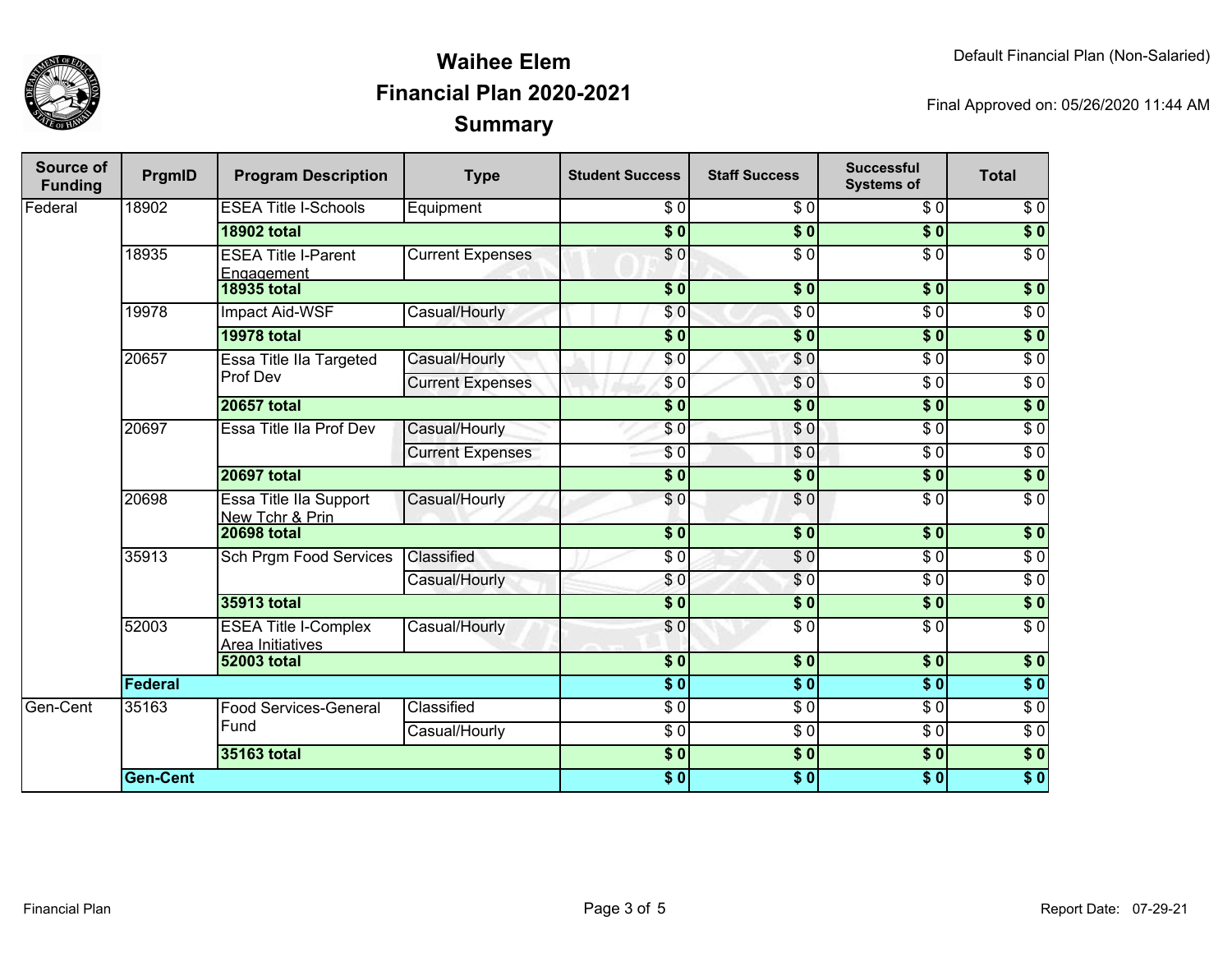



| Source of<br><b>Funding</b> | PrgmID         | <b>Program Description</b>                    | <b>Type</b>             | <b>Student Success</b> | <b>Staff Success</b> | <b>Successful</b><br><b>Systems of</b> | <b>Total</b>     |
|-----------------------------|----------------|-----------------------------------------------|-------------------------|------------------------|----------------------|----------------------------------------|------------------|
| Special                     | 15109          | Reimb for Lost Curricular<br><b>Materials</b> | <b>Current Expenses</b> | \$0                    | \$0                  | \$0                                    | \$0              |
|                             |                | <b>15109 total</b>                            |                         | \$0                    | \$0                  | \$0                                    | \$0              |
|                             | 16349          | <b>Intersession Programs</b>                  | <b>Current Expenses</b> | \$0                    | \$0                  | \$0                                    | $\overline{\$0}$ |
|                             |                | <b>16349 total</b>                            |                         | \$0]                   | \$0                  | \$0                                    | \$0              |
|                             | 19061          | DOD-Survey Card<br>Incentive                  | <b>Current Expenses</b> | \$0                    | \$0                  | \$0                                    | $\overline{\$0}$ |
|                             |                | <b>19061 total</b>                            |                         | \$0                    | \$0                  | \$0                                    | \$0              |
|                             | 19062          | DOD-Fed Connected<br>Student Incentive        | <b>Current Expenses</b> | \$0                    | \$0                  | \$0                                    | $\sqrt{6}$       |
|                             |                | <b>19062 total</b>                            |                         | $\overline{\$0}$       | $\overline{\$0}$     | \$0                                    | $\overline{\$}0$ |
|                             | 35304          | Food Services-Special<br>Fund                 | <b>Current Expenses</b> | \$0                    | \$0                  | \$0                                    | $\overline{\$0}$ |
|                             |                | 35304 total                                   |                         | \$0                    | \$0                  | \$0                                    | \$0              |
|                             | 37307          | Use of School Facilities -<br>School          | <b>Current Expenses</b> | \$0                    | \$0                  | \$0                                    | $\overline{\$0}$ |
|                             |                | 37307 total                                   |                         | \$0]                   | \$0                  | \$0                                    | $\sqrt{6}$       |
|                             | <b>Special</b> |                                               |                         | \$0]                   | \$0                  | \$0                                    | $\sqrt{6}$       |
| <b>Grand Total</b>          |                |                                               | \$3,520,283             | \$0                    | \$740,670            | \$4,260,953                            |                  |